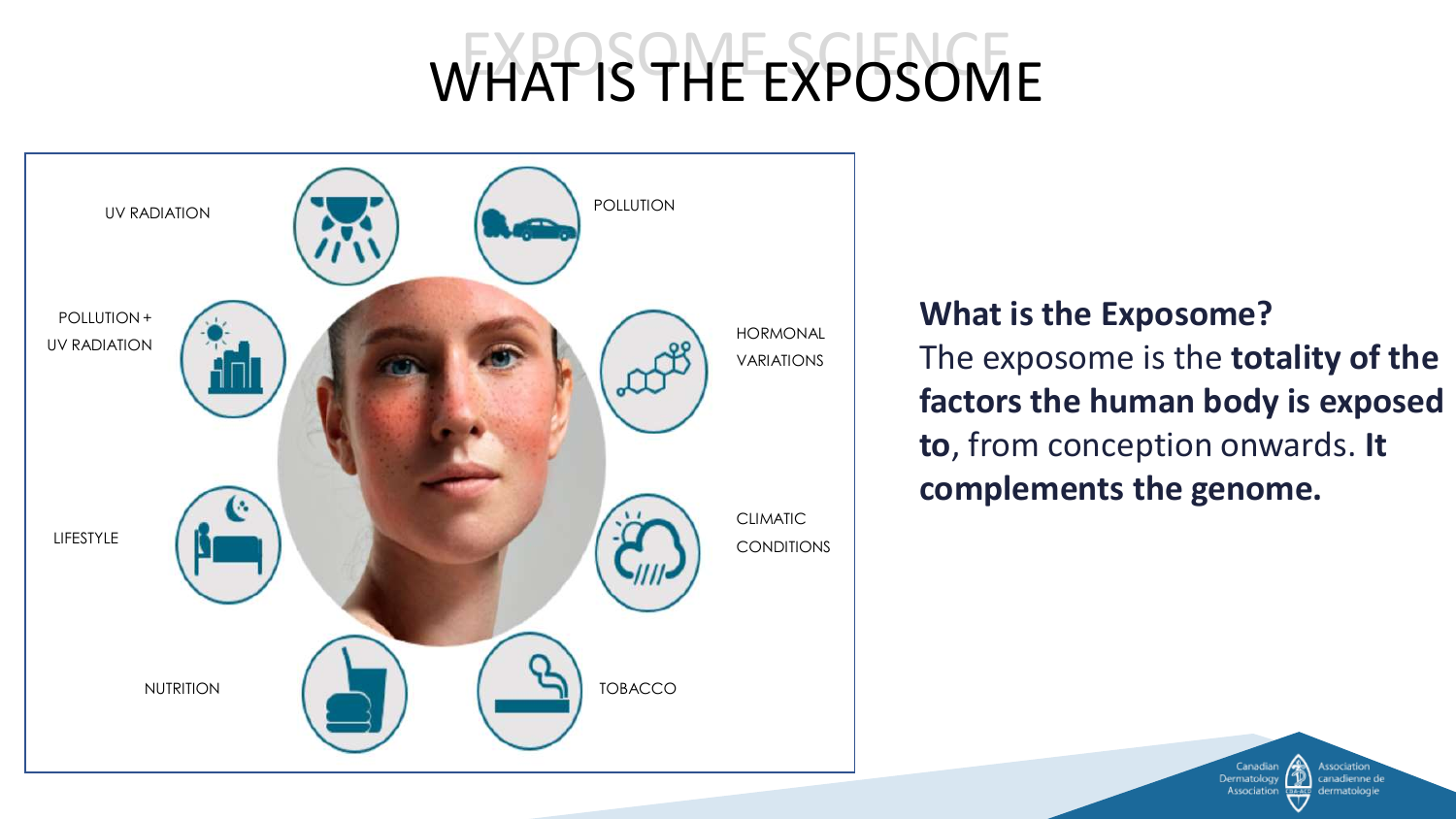#### EXPOSOME SCIENCE

#### **WHAT IS THE IMPACT OF THE EXPOSOME ON HEALTH?**

*The exposome is the totality of external and internal factors that can impact our body and tissues.* 



#### **DR. CHRISTOPHER WILD 2005**



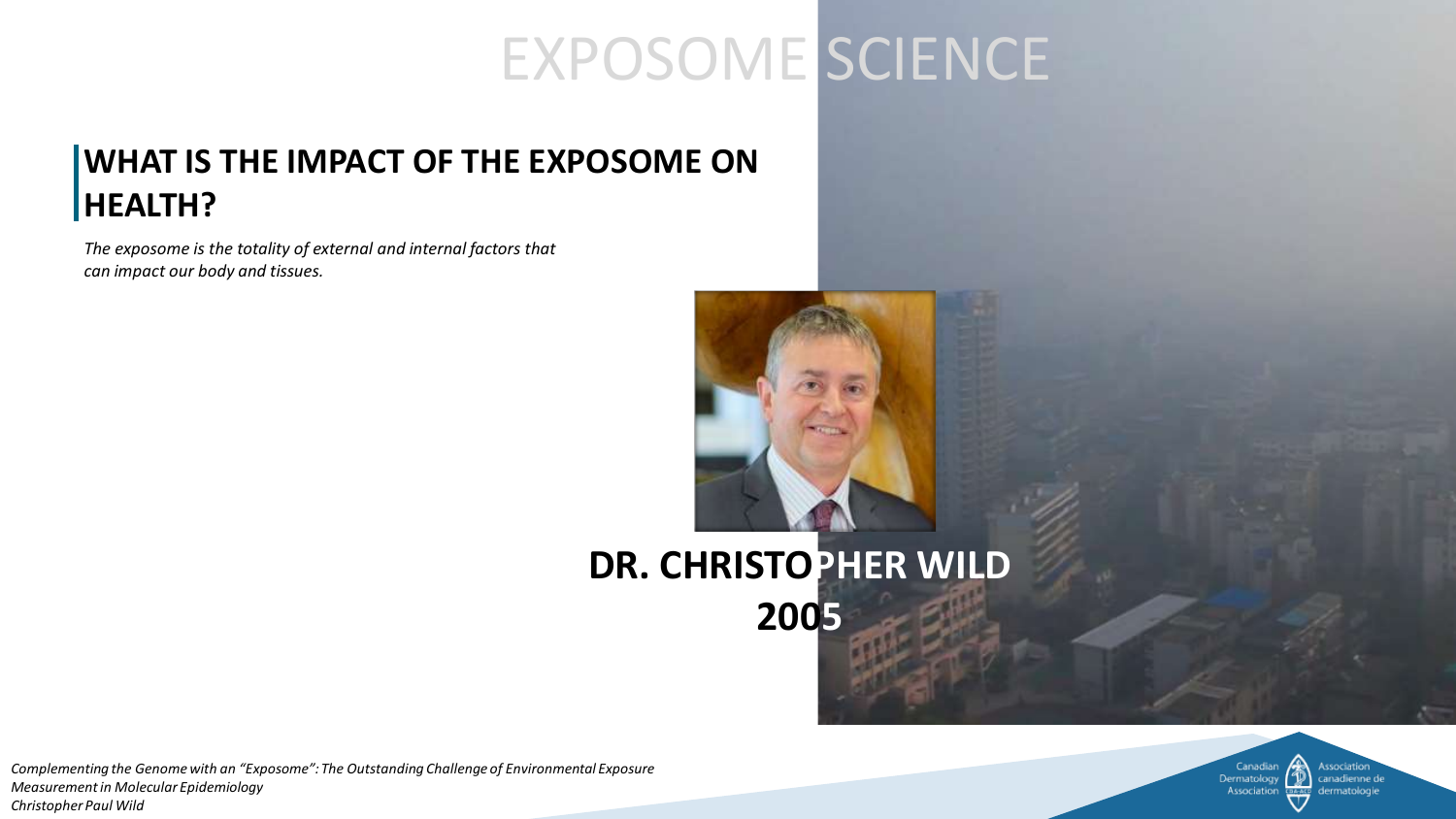## THE ORIGINS OF THE EXPOSOME



The concept of the exposome comes initially from the cancer research field

"the cumulative measure of environmental influences and associated biological responses, including exposures from the environment, diet, behavior, and endogenous processes."

*Cited from the Dictionary of Epidemiology MS Porta, 6th edition, OUP 2014 Wild CP (2019) Nature Reviews Cancer 19: 123-124 Wild CP (2005) CEBP,14: 1847-1850 Wild CP (2012) Int. J. Epi, 41: 24-32*



Growing burden of cancer predominantly caused by environmental and behavioral risk factors.

Prevention must be central to an integrated approach including early detection, treatment and care, but is neglected.

Preventive interventions are impossible without knowledge of the causes and preferably the underlying mechanisms



Characterization of the exposome could permit addressing possible associations with health outcomes and their significance, if any, alone or in combination with genomic factors.

> Dermatolog canadienne de Associatio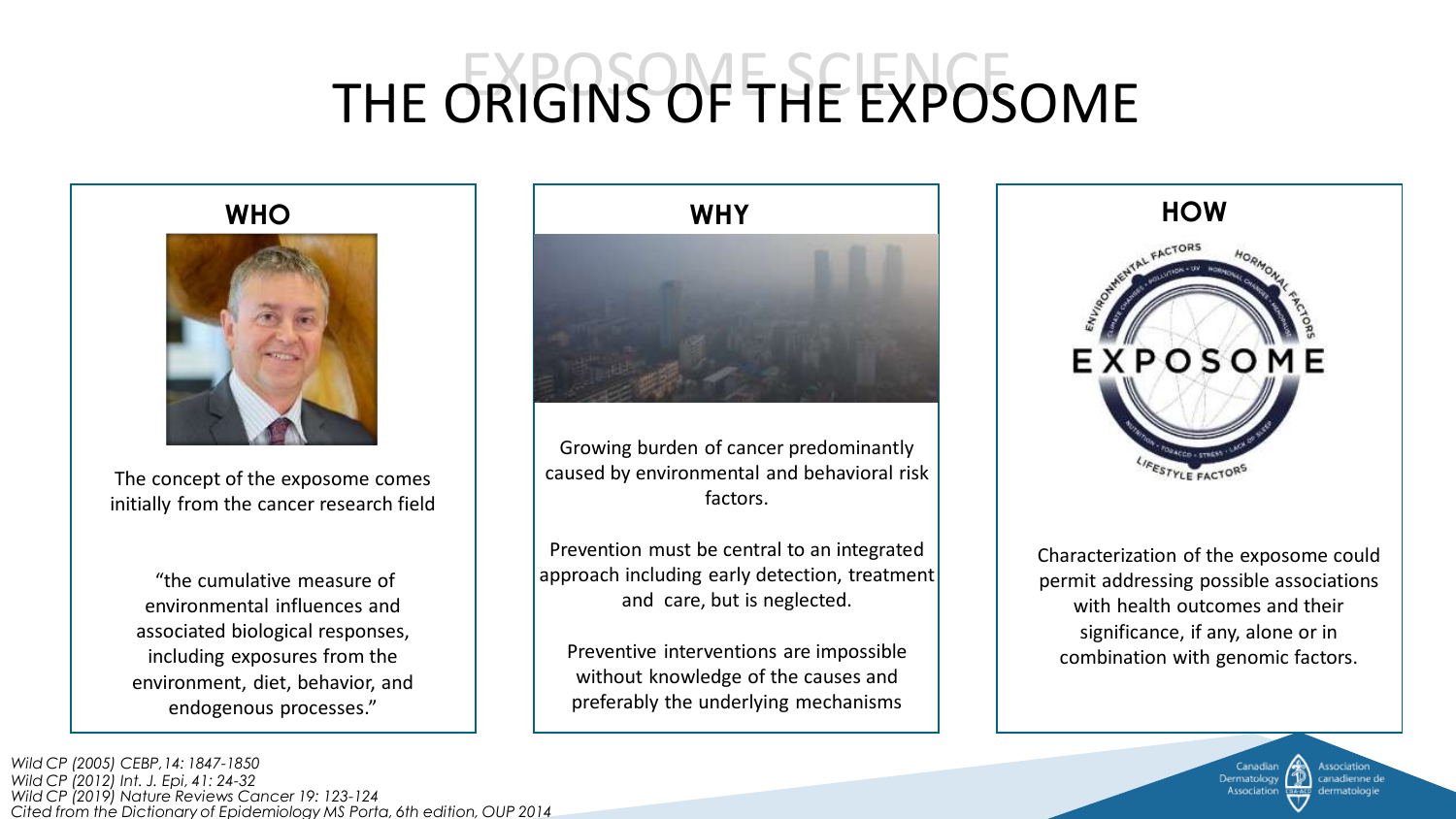## THE ORIGINS OF THE EXPOSOME



Association Canadian canadienne de Dermatology **Association** dermatologie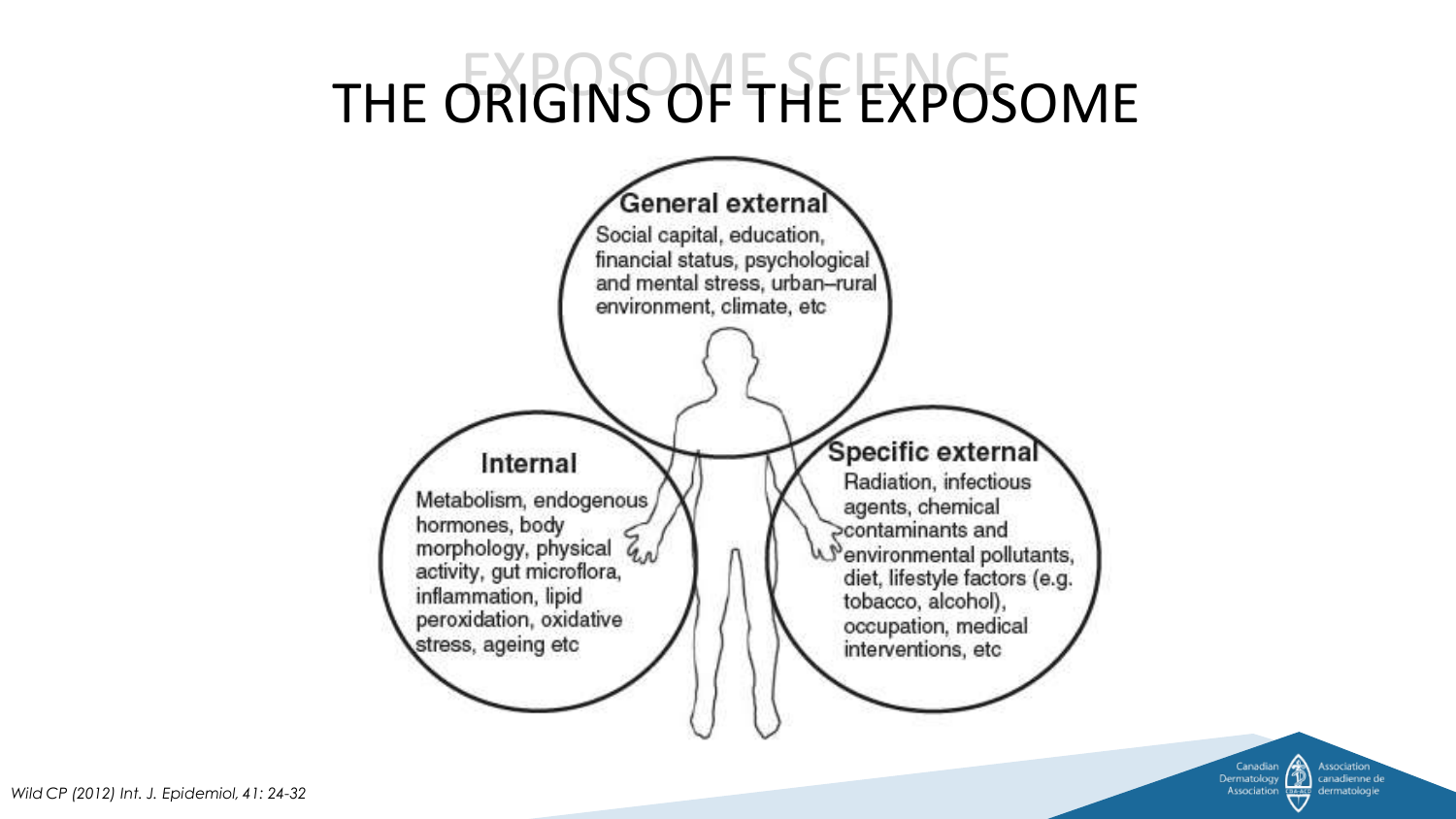#### THE ORIGINS OF THE EXPOSOME

#### FROM CONCEPTION TO DEATH





*Taken from a presentation by Dr. Wild.*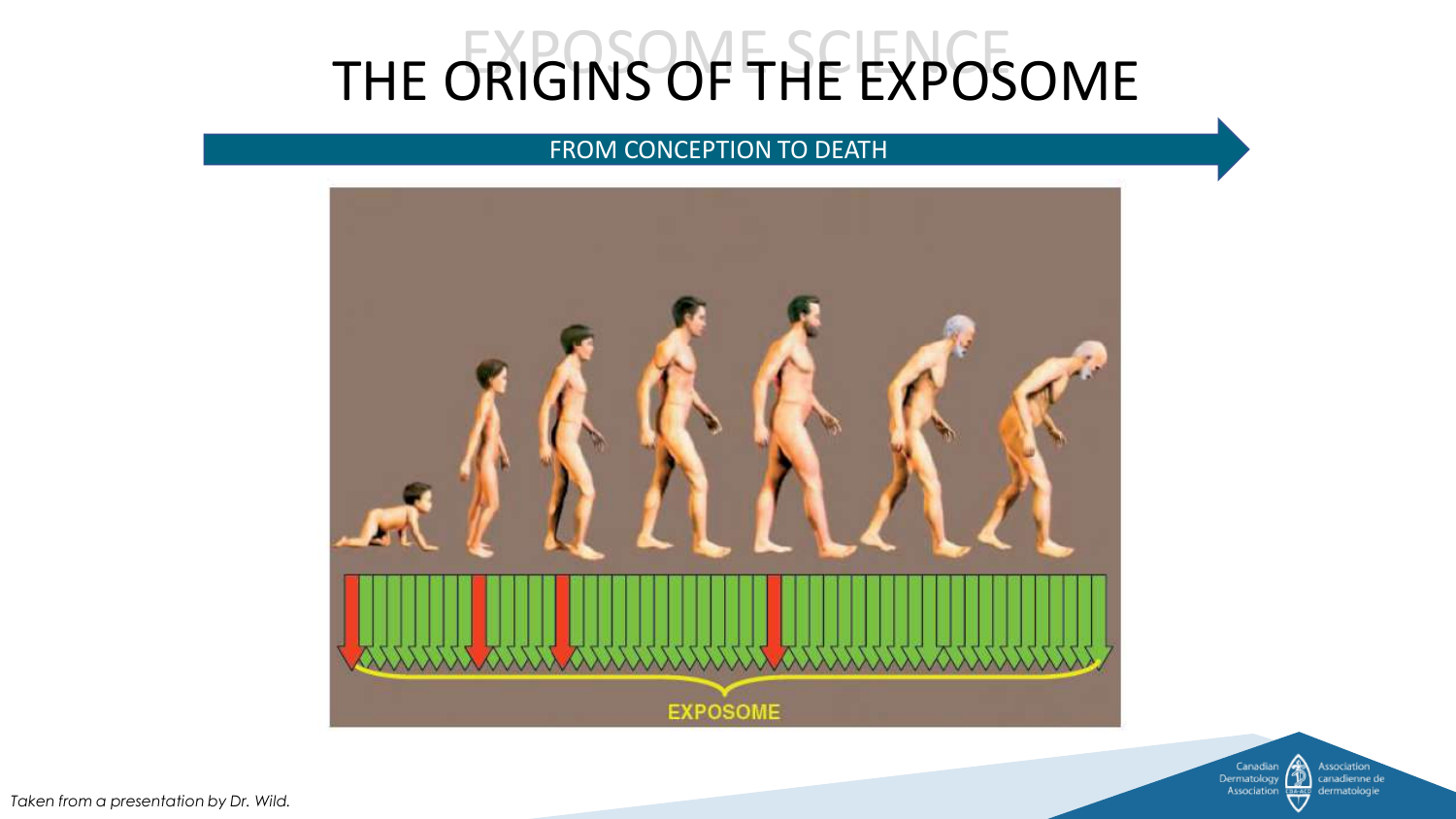

The **skin exposome** comprises several external and internal factors including UV radiation, climatic conditions (heat and humidity), medication, pollution, stress, and dermatology procedures that may damage the skin barrier, induce skin diseases or accelerate skin ageing.

> Association<br>canadienne de Dermatology Association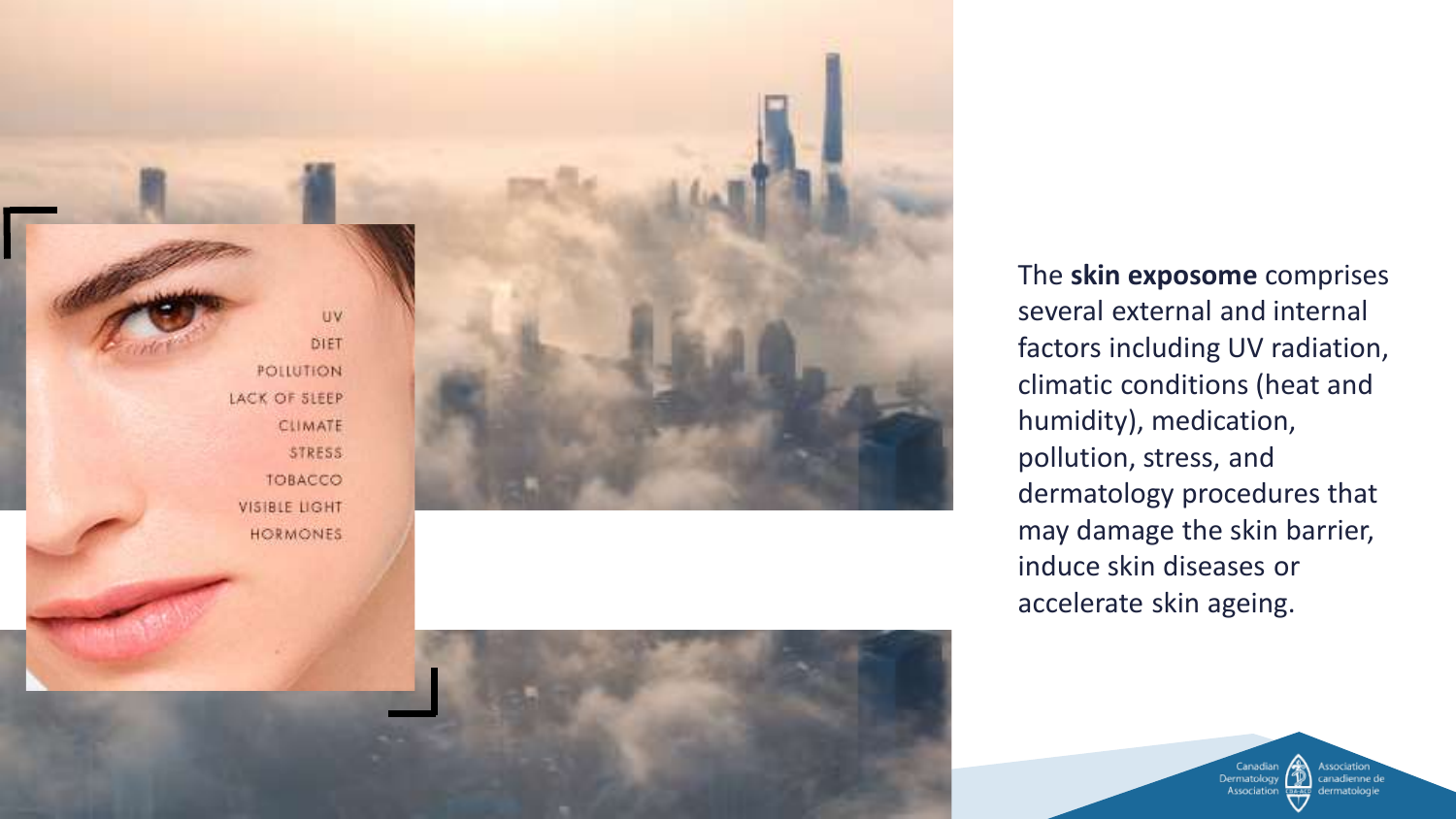## IMPACT OF THE EXPOSOME ON THE SKIN

EXPOSOME IMPACT ON 4 SKIN FUNCTIONS



Association Canadian Dermatology canadienne de Association dermatologie